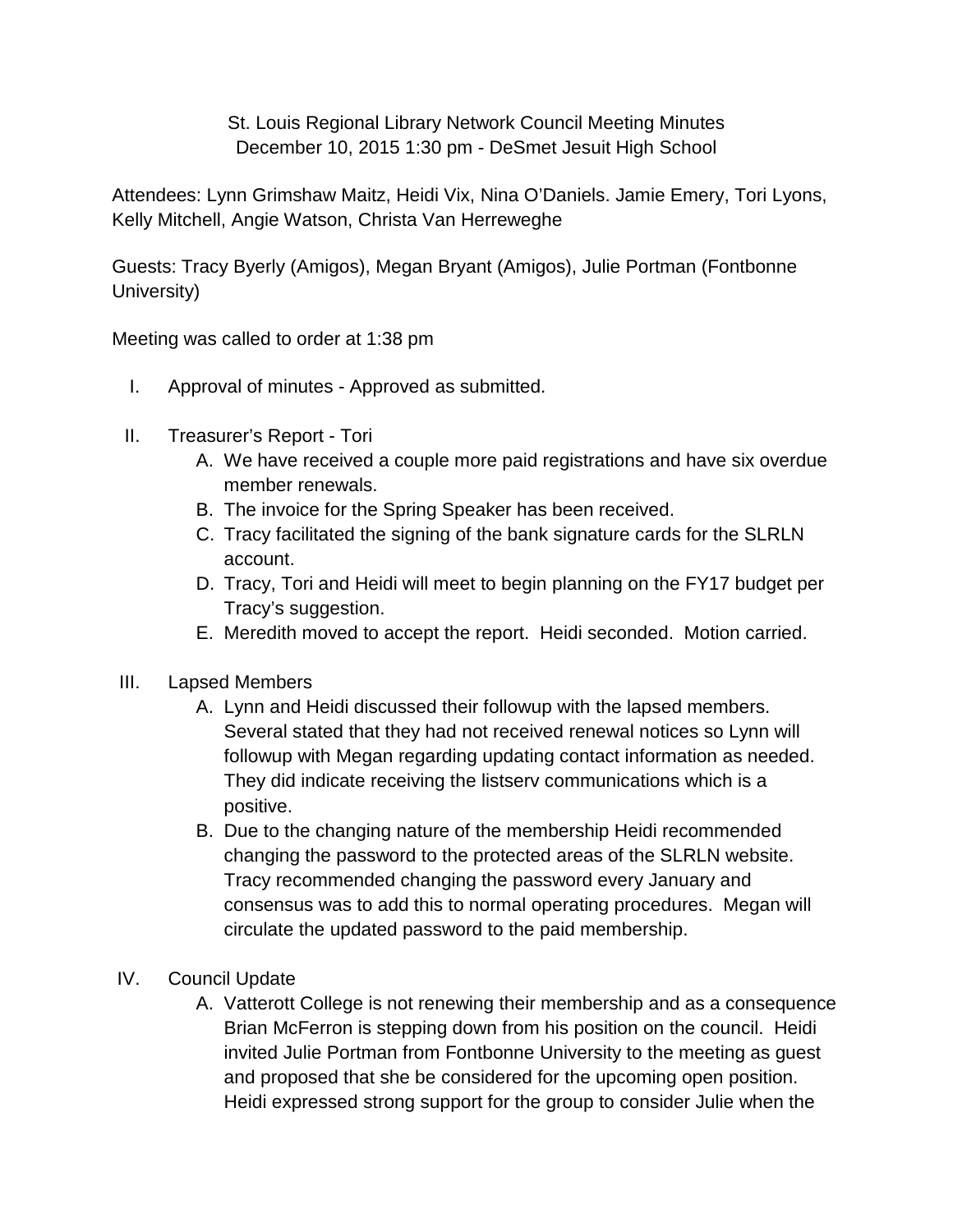time comes.

- V. Tech Expo March 9, 2016
	- A. Proposals from possible presenters were discussed and the council approved ten for the Tech Expo and set the schedule for the day. Megan will create a spreadsheet detailing the agreed upon presentation schedule.
	- B. The decision was made not to offer the poster session since only one poster proposal was received.
	- C. Megan will distribute the presentation schedule via the listserv and council members are asked to indicate what sessions that they would be willing to serve as room host. Room hosts do not have to introduce the speaker. They will be responsible for time management and assisting the speaker with the microphone as needed. All speakers are to wear the body microphone due to concerns about the acoustics in the large rooms.
- VI. Spring Speakers Series April 27, 2016
	- A. It will be held at Webster University with Webster catering. The subcommittee has been working diligently on finalizing the details.
	- B. Several areas in the bylaws will need to be reviewed and possible changes presented to the membership.
		- 1. The areas in question are Article 8 Section 7 and Article 4 Sections 3,4 and 5.
		- 2. The spring speaker subcommittee along with Christa and Tracy will review those sections and report back at the next council meeting.
- VII. Summer Workshop 2016
	- A. Heidi will create a shared Google document where council members can submit ideas. She will also solicit ideas via the listserv from the general membership in January,
	- B. Meredith stated there are tentative feelers out to MAYPL as a possible collaborator for the summer or fall workshop if the timing worked out for both groups. Heidi indicated that there has also been preliminary talk of possible collaboration with MLA on a job searching / resume review workshop. Jamie is involved on the MLA side and can pursue it from that direction.
- VIII. Fall Workshop 2016
	- A. See workshop information under VII.
	- IX. Other business